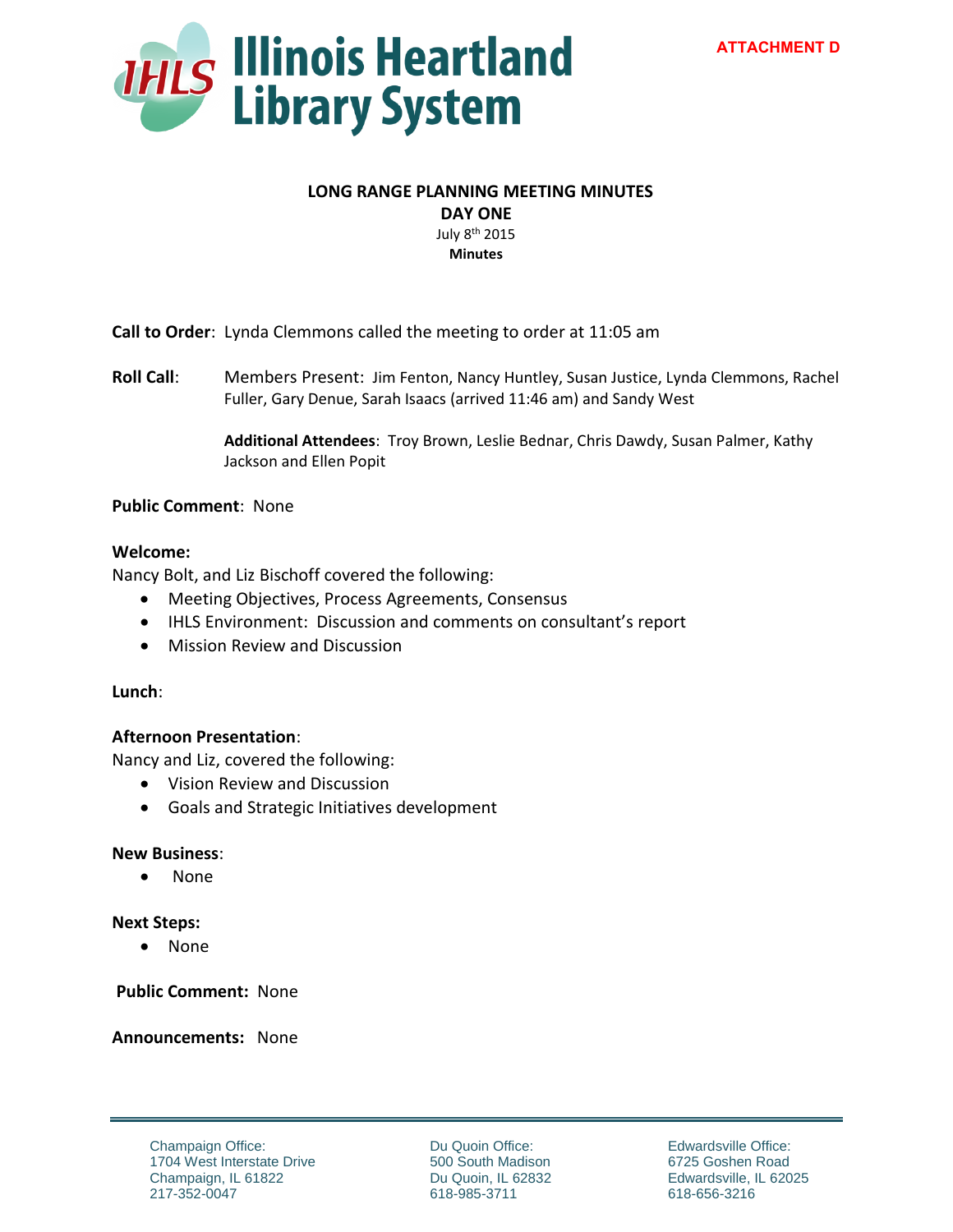# **Adjournment:**

Susan Justice moved to adjourn the meeting, Sandy West seconded the motion. The motion passed unanimously by roll call vote, meeting adjourned at 4:00 p.m.

*The Illinois Heartland Library System strives to ensure that its meetings are accessible to individuals with disabilities. If you are an individual with a disability and require assistance to observe or participate in this meeting, please contact any system office at least 48 hours prior to the start of the meeting with your specific request.*